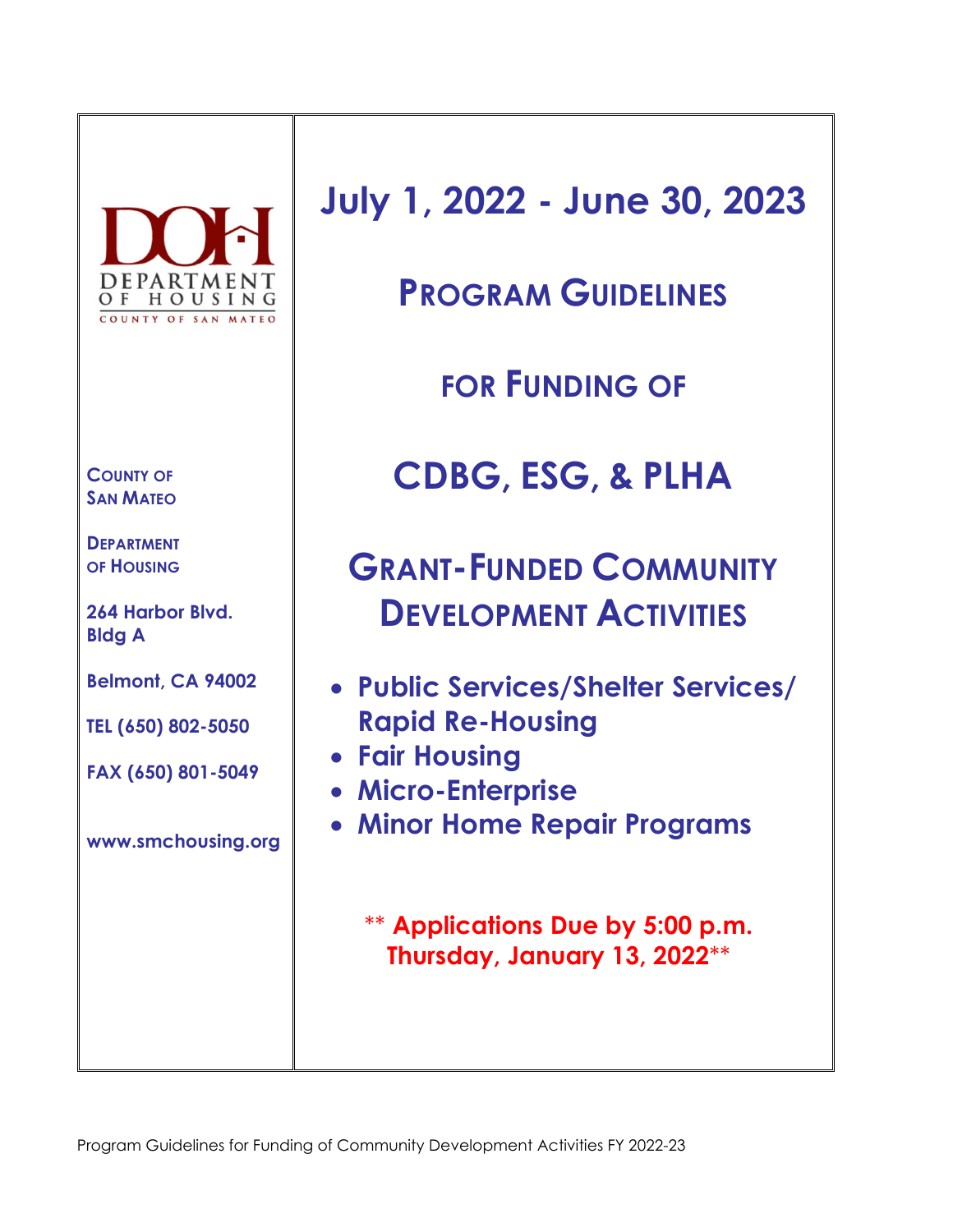| Ι.              | <b>PROGRAM OVERVIEW</b>                                          | 3                       |  |  |  |  |  |  |  |  |  |
|-----------------|------------------------------------------------------------------|-------------------------|--|--|--|--|--|--|--|--|--|
| П.              | <b>FUNDING PRIORITIES</b>                                        |                         |  |  |  |  |  |  |  |  |  |
| Ш.              | <b>ELIGIBLE ACTIVITIES</b>                                       |                         |  |  |  |  |  |  |  |  |  |
| IV.             | PROGRAM SPECIFIC QUALIFYING CRITERIA                             | 5                       |  |  |  |  |  |  |  |  |  |
|                 | A. CDBG Program                                                  |                         |  |  |  |  |  |  |  |  |  |
|                 | B. ESG Program                                                   |                         |  |  |  |  |  |  |  |  |  |
|                 | C. PLHA Program                                                  |                         |  |  |  |  |  |  |  |  |  |
| v.              | <b>FUNDING PROCEDURES AND REQUIREMENTS</b>                       |                         |  |  |  |  |  |  |  |  |  |
|                 | Religious Organizations<br>А.                                    | 6                       |  |  |  |  |  |  |  |  |  |
|                 | Multiple CDBG/HOME Funding<br>В.                                 | 6                       |  |  |  |  |  |  |  |  |  |
|                 | C.<br>Program Proposals with Location Outside Urban County       | 6                       |  |  |  |  |  |  |  |  |  |
|                 | D.<br>Program Schedule                                           | 6                       |  |  |  |  |  |  |  |  |  |
|                 | E.<br><b>Environmental Review Process</b>                        | 6                       |  |  |  |  |  |  |  |  |  |
|                 | F.<br>Mandatory Acknowledgement of County and HUD Funding        | 6                       |  |  |  |  |  |  |  |  |  |
|                 | G.<br>Required Agreement Between Funded Agency and County        | $\overline{\mathbf{z}}$ |  |  |  |  |  |  |  |  |  |
|                 | Minimum Contract \$25,000<br>Η.                                  | 7                       |  |  |  |  |  |  |  |  |  |
|                 | <b>Public Service Programs</b><br>I.                             | $\overline{\mathbf{z}}$ |  |  |  |  |  |  |  |  |  |
|                 | Verification of Client Income/Presumed Benefit Status<br>J.      | 7                       |  |  |  |  |  |  |  |  |  |
|                 | К.<br>Demographic Data on Project/Program Beneficiaries          | $\overline{\mathbf{z}}$ |  |  |  |  |  |  |  |  |  |
|                 | <b>Funding on Reimbursement Basis</b><br>L.                      | 7                       |  |  |  |  |  |  |  |  |  |
|                 | <b>Timely Use of Funds</b><br>Μ.                                 | $\overline{\mathbf{z}}$ |  |  |  |  |  |  |  |  |  |
|                 | <b>Financial Audits</b><br>N.                                    | 7                       |  |  |  |  |  |  |  |  |  |
|                 | О.<br><b>Background of Nonprofit Organizations</b>               | 8                       |  |  |  |  |  |  |  |  |  |
|                 | P.<br>Designated Person to Execute Documents                     | 8                       |  |  |  |  |  |  |  |  |  |
|                 | Debarment<br>Q.                                                  | 8                       |  |  |  |  |  |  |  |  |  |
|                 | R.<br><b>Other Requirements</b>                                  | 8                       |  |  |  |  |  |  |  |  |  |
|                 | 1. Fingerprinting Requirements of Staff                          | 8                       |  |  |  |  |  |  |  |  |  |
|                 | 2. Equal Benefits Compliance                                     | 8<br>8                  |  |  |  |  |  |  |  |  |  |
|                 | 3. Persons with Special Need                                     |                         |  |  |  |  |  |  |  |  |  |
| VI.             | <b>EVALUATION CRITERIA</b>                                       |                         |  |  |  |  |  |  |  |  |  |
|                 | <b>Threshold Criteria</b><br>А.                                  | 9                       |  |  |  |  |  |  |  |  |  |
|                 | В.<br><b>Evaluation Criteria</b>                                 | 9                       |  |  |  |  |  |  |  |  |  |
| VII.            | <b>APPLICATION SUBMISSION</b>                                    |                         |  |  |  |  |  |  |  |  |  |
|                 | Application Preparation Workshop<br>A                            | 9                       |  |  |  |  |  |  |  |  |  |
|                 | В.<br><b>Submission Requirements</b>                             | 9                       |  |  |  |  |  |  |  |  |  |
|                 | C.<br><b>Submission Deadline</b>                                 | 9                       |  |  |  |  |  |  |  |  |  |
|                 | D.<br>Where to Submit                                            | 9                       |  |  |  |  |  |  |  |  |  |
|                 | E.<br><b>Information and Assistance</b>                          | 9                       |  |  |  |  |  |  |  |  |  |
|                 | F.<br><b>Application Instructions</b>                            | 9                       |  |  |  |  |  |  |  |  |  |
| <b>EXHIBITS</b> |                                                                  |                         |  |  |  |  |  |  |  |  |  |
|                 | Income Limits Table<br>1                                         | 10                      |  |  |  |  |  |  |  |  |  |
|                 | 2<br>Sample Certification for No Single Audit Requirement Needed | 11                      |  |  |  |  |  |  |  |  |  |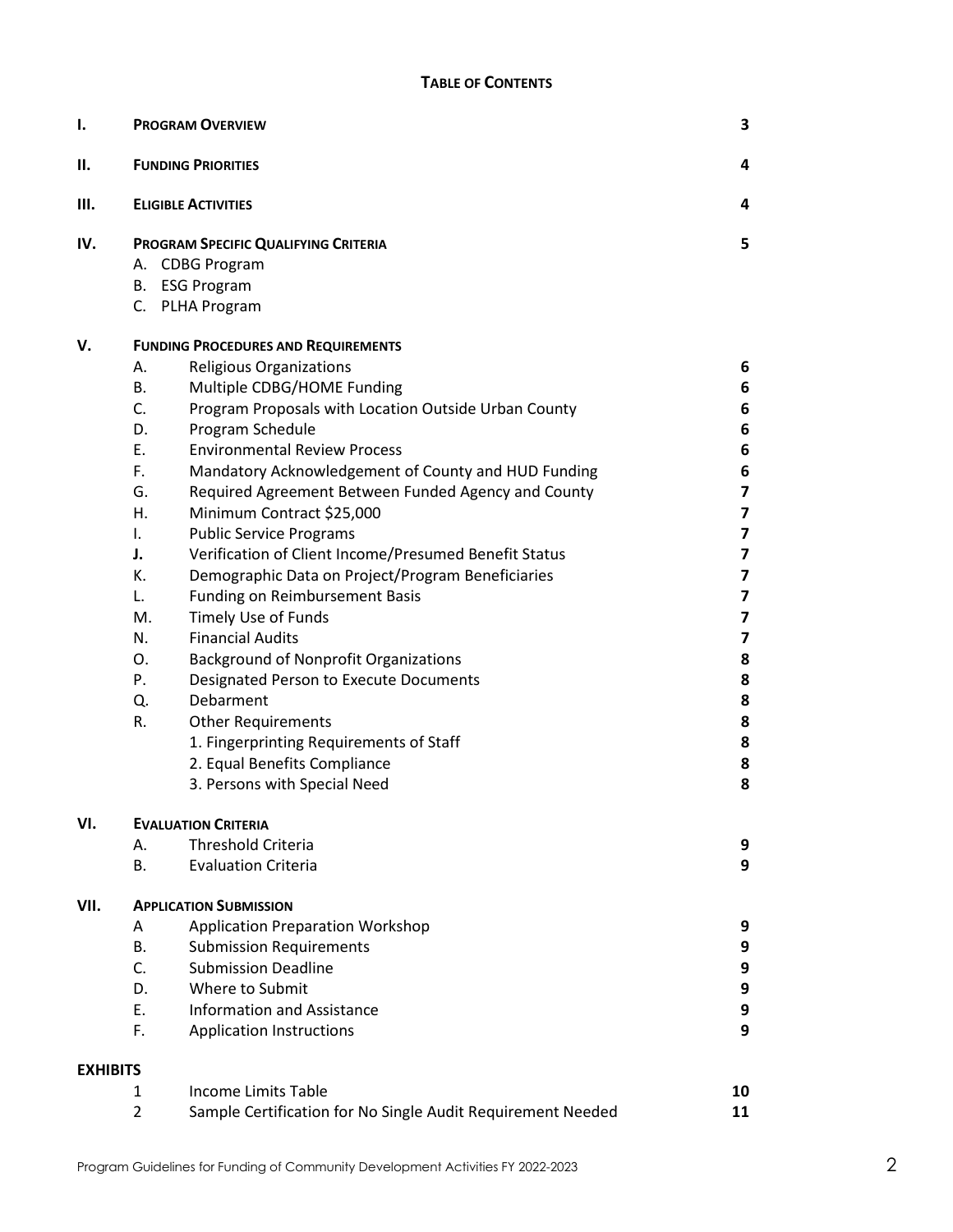#### **I. PROGRAM OVERVIEW**

**Notice of Funding Availability (NOFA).** The County of San Mateo invites applications for community development activities under its FY 2022-23 Community Development Block Grant (CDBG), Emergency Solutions Grants (ESG), and Permanent Local Housing Allocation (PLHA) Programs. **Until Congress adopts a final budget and California Department of Housing and Community Development (HCD) approves the County's PLHA application, the total amount of funds to be available will not be known.** We are estimating an available amount based on 2021-22 funding that we will have approximately **\$1,313,000** to distribute. The timelines for the County's NOFA public participation and funding approval process can be found at [www.smchousing.org.](http://www.smchousing.org/)

**Funding Categories**. This year, the funding will be broken down into the following distinct categories with specific funding allocations (the amounts shown reflect current funding levels; these amounts will be adjusted once the final allocations from HUD are determined and any reprogrammed and/or repayments have been ascertained):

| <b>Funding Category</b>                               | <b>Amount Available</b><br>(based on FY 21-22<br>availability) | Source        |
|-------------------------------------------------------|----------------------------------------------------------------|---------------|
| Minor Home Repair Programs                            | \$413,000                                                      | CDBG          |
| Micro Enterprise/Economic Development                 | \$45,000                                                       | <b>CDBG</b>   |
| <b>Public Services/Core Services/Shelter Services</b> | \$730,000                                                      | CDBG/ESG/PLHA |
| <b>Homeless Rapid Re-Housing</b>                      | \$90,000                                                       | ESG           |
| <b>Fair Housing Programs</b>                          | \$35,000                                                       | <b>CDBG</b>   |
| <b>TOTAL (pending FY 2022-23 HUD allocations)</b>     | \$1,313,000                                                    |               |

**Minimum contract amount:** No contract will be awarded for less than \$25,000.

**Two-Year Contract Terms**: County policy is to prepare two-year funding contracts, with the second-year funding subject to availability of funds and satisfactory performance of subrecipient meeting performance goals. Funding for the second year is generally intended to be the same as the first year. **FY2022-2023 is the first year of a two-year contract period. Applicants seeking funding for FY2022-2023 and FY2023-2023 must apply through this NOFA.**

#### **Applicant requirements.**

- Applicants must be an eligible City, a County or other public agency, or a qualified 501(c) (3) or (c) (4) non-profit organization.
- All applicants must submit the most recent certified financial audit of their organization including any management letters.
- Non-profit organizations must submit evidence of current nonprofit status and an up-to-date roster of their Board of Directors.

**Application Deadline**. Please fill out application plus submit all attachments on-line at www.citydataservices.net/ by:

## **Thursday, January 13, 2022 at 5:00 PM.**

**NOTE: Late or incomplete applications will not be considered for funding. No Exceptions.**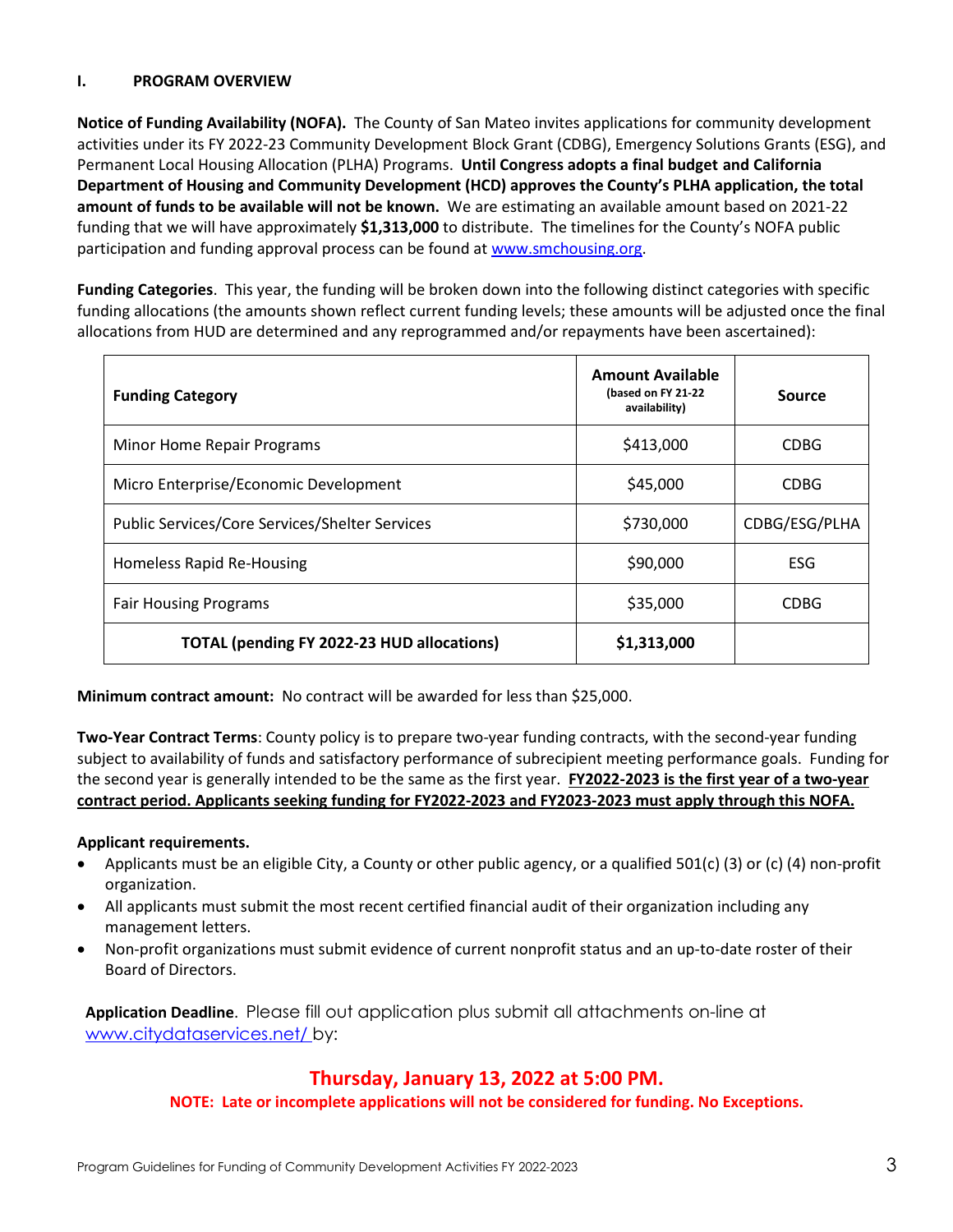**Funding Availability**. July 1, 2022 is the earliest that you can access FY 2022-2023 funding, subject to an executed funding agreement has been executed between your agency and the County after all HUD requirements have been met.

**Application Review and Approval Process**. Applications will be reviewed by County staff against priorities and criteria described in more detail in Section VI of this NOFA. Staff will formulate preliminary recommendations to be presented to the Housing & Community Development Committee (HCDC), an advisory body to the County Board of Supervisors.

A Public Hearing will be held on **February 23, 2022** by the HCDC. Applicants will present their application at this public hearing and answer any questions. After hearing from all the applicants, the HCDC will formulate funding recommendations.

The HCDC, through the Department of Housing, will then forward its recommendations to the County Board of Supervisors for final approval on or about **April 19, 2022**.

### **II. FUNDING PRIORITIES**

Successful applications will meet one of the funding priorities enumerated in the County's FY 2022-2023 NOFA Funding Priorities, which can be found a[t www.smchousing.org](http://www.smchousing.org/) At this point, funding amounts for the categories are approximate. The actual amounts are subject to the Congressional appropriations. The FY 2022-2023 allocations for San Mateo County are expected to be announced in the first part of 2022.

No contract will be awarded for less than \$25,000.

#### **III. ELIGIBLE ACTIVITIES**

Programs and projects considered for funding must meet all of the following requirements: (1) meet an appropriate HUD national objective; (2) qualify for funding on the basis of principally benefiting lower-income persons; and (3) meet one DOH FY 2022-2023 CDBG/ESG priorities, found at [www.smchousing.org](http://www.smchousing.org/)

Listed below are specific eligible types of activities which may be carried out with CDBG funds. While this list is not complete, it provides a spectrum of the more typical activities funded under the CDBG program:

#### **A. Housing Rehabilitation Programs (Limited funding available):**

This is for non-site specific programs serving lower income households and individuals.

- 1. Interior & exterior paint
- 2. Door & window replacement
- 3. Water heater/furnace repair or replacement
- 4. Removal of architectural barriers

#### **B. Public Service Activities**

- [1](#page-3-0). Operating costs of emergency shelters and transitional facilities<sup>1</sup>
- 2. Housing-related public services; human service delivery
- 3. Fair Housing related services

<span id="page-3-0"></span> $1$  A transitional facility will only be eligible to receive ESG funds if it meets one of the following criteria: 1) its primary purpose is to provide a temporary shelter for the homeless in general or for specific populations of the homeless and it does not require occupants to sign leases or occupancy agreements; or 2) it received funds under a FY 2010 ESG grant and met the criteria under the former emergency shelter definition ("any facility, the primary purpose of which is to provide temporary or transitional shelter for the homeless in general or for specific populations of the homeless")[. https://www.hudexchange.info/faqs/990/can-a](https://www.hudexchange.info/faqs/990/can-a-transitional-facility-be-eligible-to-receive-esg-funds/)[transitional-facility-be-eligible-to-receive-esg-funds/](https://www.hudexchange.info/faqs/990/can-a-transitional-facility-be-eligible-to-receive-esg-funds/)

Program Guidelines for Funding of Community Development Activities FY 2022-2023 4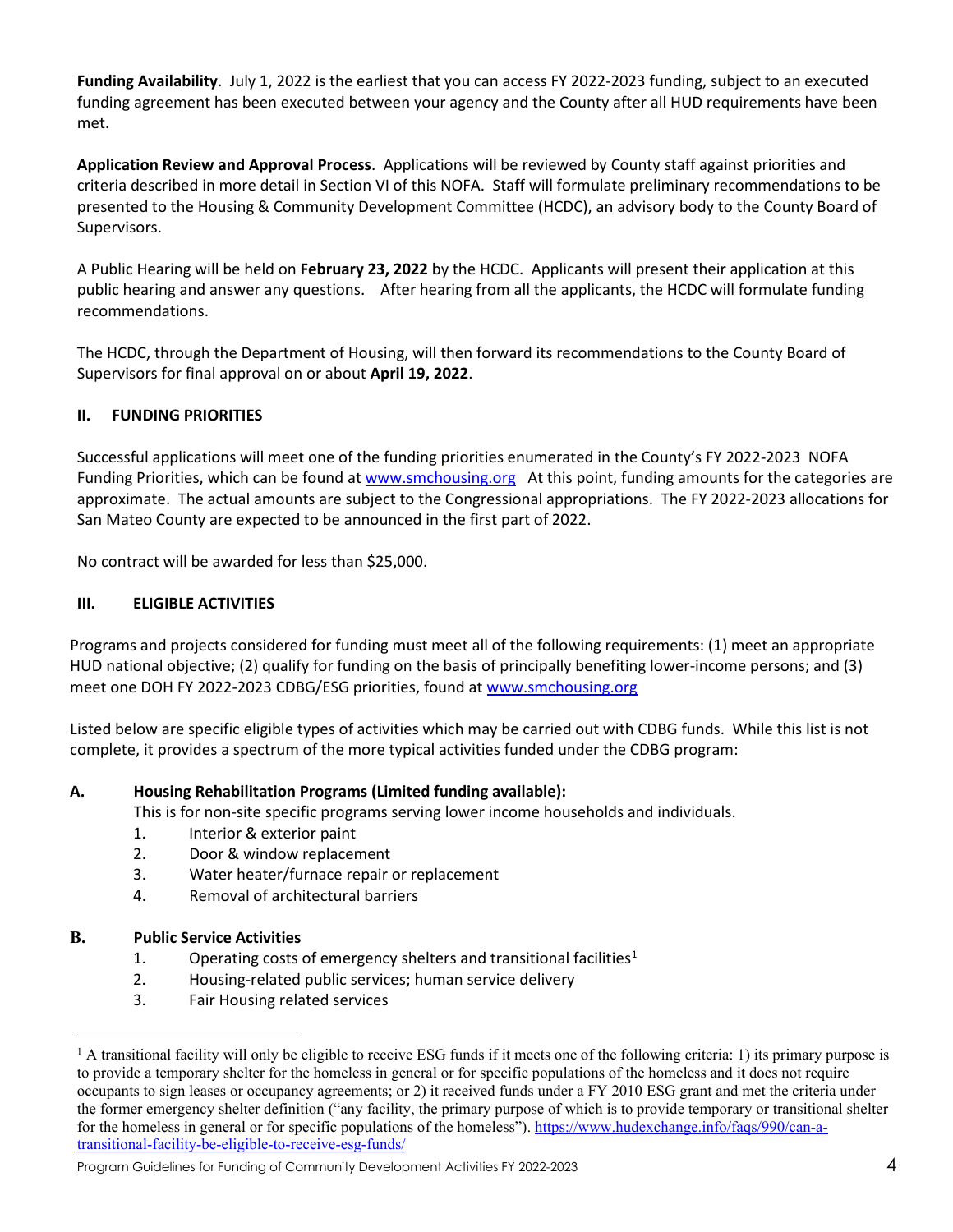### **C. Micro-Enterprise and Economic Development (Limited funding available)**:

1. Support and development of micro-enterprises resulting in the retention or creation of permanent jobs for low income persons

#### **IV. PROGRAM-SPECIFIC QUALIFYING CRITERIA**

#### **A. CDBG Program**

In order to qualify for CDBG funding, all eligible activities must principally benefit very-low and low-income persons. Income verification must be done to document client benefit except if the clients are "presumed benefit" (see 4 below), in which case, their status must be verified. An activity will be considered to principally benefit very-low and low-income persons if it meets one or more of the following standards:

- 1. 100% Low-Income Benefit (Public Services): The activity has an income eligibility requirement that limits the benefits exclusively to very low and low-income persons. Public service programs requesting CDBG funds to support program operating costs must demonstrate 100% benefit to very low-/low-income persons. Fair housing enforcement should strive to meet 51% low income beneficiaries of CDBG funding. (See Exhibit 1 for Income Limits).
- 2. 51% Low-Income Benefit (Capital Projects): Capital projects must serve at least 51% documented low income to qualify under this category. Applicants requesting funding for this category must demonstrate that CDBG funds will benefit this income group.
- 3. Area Benefit (Capital Projects): The activity is designed to serve low income areas as designated by HUD. Capital projects, such as community centers, which can be demonstrated to benefit an entire community, may only be proposed in East Palo Alto (census tracts 6118; 6119; 6120; and 6121), North Fair Oaks (census tracts 6105 and 6106) and Belle Haven (census tract 6117). A Capital Project located within any other lowincome census tract may not necessarily qualify under this standard; consult with HCD Staff. To find out if a census tract meets HUD's definition of Low Income, contact Douglas W. Frederick at (650)802-3358 or [DWFrederick@smchousing.org](mailto:DWFrederick@smchousing.org) .
- 4. Presumed Benefit Population Public Services and Capital Projects): The activity would benefit one or more of the following groups, presumed to be low-income under CDBG regulations: abused children, battered spouses, the elderly, adult persons with serious disabilities, the homeless, illiterate persons, and migrant farm workers. Removal of architectural barriers to assist seniors and adults with severe disabilities would fall under this category of Presumed Benefit.
- 5. Job Creation/Retention for Low-Income Population (Microenterprise Assistance): The activity is designed to create or retain permanent jobs, a majority of which employ or shall employ very low- and low-income persons.
- 6. Slum/Blight Elimination: The activity is designed to eliminate slum and blight as part of a comprehensive plan or even on a spot basis, but the majority of the beneficiaries should be low income. Consult staff for more information if your request falls under this category.

#### **B. ESG Program**

Homeless programs receiving Emergency Solutions Grant (formerly known as Emergency Shelter Grant) dollars are required to show at least a one-to-one match from other sources. These other sources may include other federal,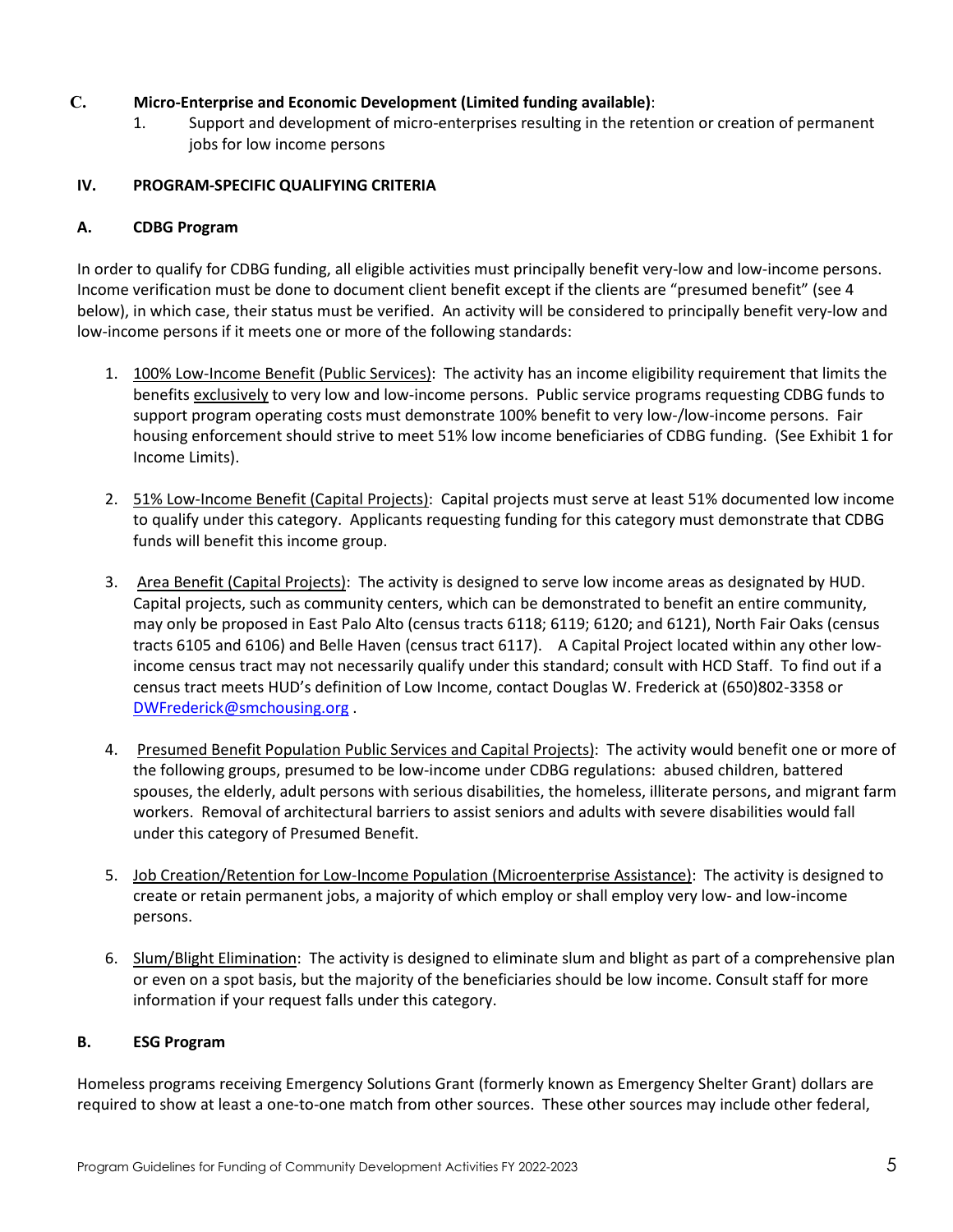non-federal and private funds. Up to 60% of the County's ESG allocation may be used for emergency shelter services. HUD's new emphasis for ESG is rapid re-housing activities and to a lesser extent, services to prevent homelessness.

### **C. PLHA Program**

The Permanent Local Housing Allocation (PLHA) program, signed into law through California's Building Homes and Jobs Act (SB 2), provides a permanent source of funding to all local governments in California to help cities and counties implement plans to increase the affordable housing stock. DOH awards of PLHA funds will support programs in alignment with the CDBG requirements specified above. In particular, PLHA funds will augment or replace CDBG funds for programs in the following Public Services sub-categories:

- 1. Public Services Shelter Services
- 2. Public Services Core Service Agencies

#### **V. FUNDING PROCEDURES AND REQUIREMENTS**

- **A.** Religious Organizations. Funds provided under this NOFA cannot be used for religious activities. However, HUD will allow faith-based organizations to access funds for programs and capital projects meeting County funding priorities described above without having to form secular affiliates.
- **B.** Multiple CDBG Funding. If you are proposing a program which will serve a county-wide population or a population located in one or more of the entitlement cities (e.g., Daly City, South San Francisco, San Mateo, and Redwood City), please also contact the affected entitlement city for funding. *The County will fund only that portion of the program's budget which affects the Urban County jurisdiction. The San Mateo Urban County consists of the unincorporated areas of the County plus the 16 small cities.* Excluded from the Urban County are the four largest cities – Daly City; South San Francisco; San Mateo; and Redwood City.

| CDBG contacts in the entitlement cities in the County: |                                               |              |              |  |  |  |  |  |
|--------------------------------------------------------|-----------------------------------------------|--------------|--------------|--|--|--|--|--|
| <b>Daly City</b>                                       | Lenelle Suliguin<br>Isuliguin@dalycity.org    | 650 991-8256 |              |  |  |  |  |  |
| <b>South San Francisco</b>                             | <b>Heather Ruiz</b><br>heather.ruiz@ssf.net   | 650 829-6621 | V            |  |  |  |  |  |
| San Mateo                                              | Sandra Council<br>scouncil@cityofsanmateo.org | 650 522-7223 | $\mathbf{v}$ |  |  |  |  |  |
| <b>Redwood City</b>                                    | <b>Sharon Cohen</b><br>scohen@redwoodcity.org | 650 780-5920 | V            |  |  |  |  |  |

- **C.** Program Proposal with Location Outside Urban County Jurisdiction. If you are requesting funding for a program that will be located outside the Urban County jurisdiction, you must demonstrate that residents of the Urban County jurisdiction will receive the principal benefit from the Urban County funds requested.
- **D.** Program Schedule. When preparing the program schedule, please factor in sufficient time allowances for various administrative procedures. These include County preparation of the HUD-required environmental review under the National Environmental Protection Act (NEPA), negotiation and execution of the funding agreement between your agency and the County, and formal approval by the County. Funding Agreements exceeding \$200,000 will need review by County Counsel and Board of Supervisors approval.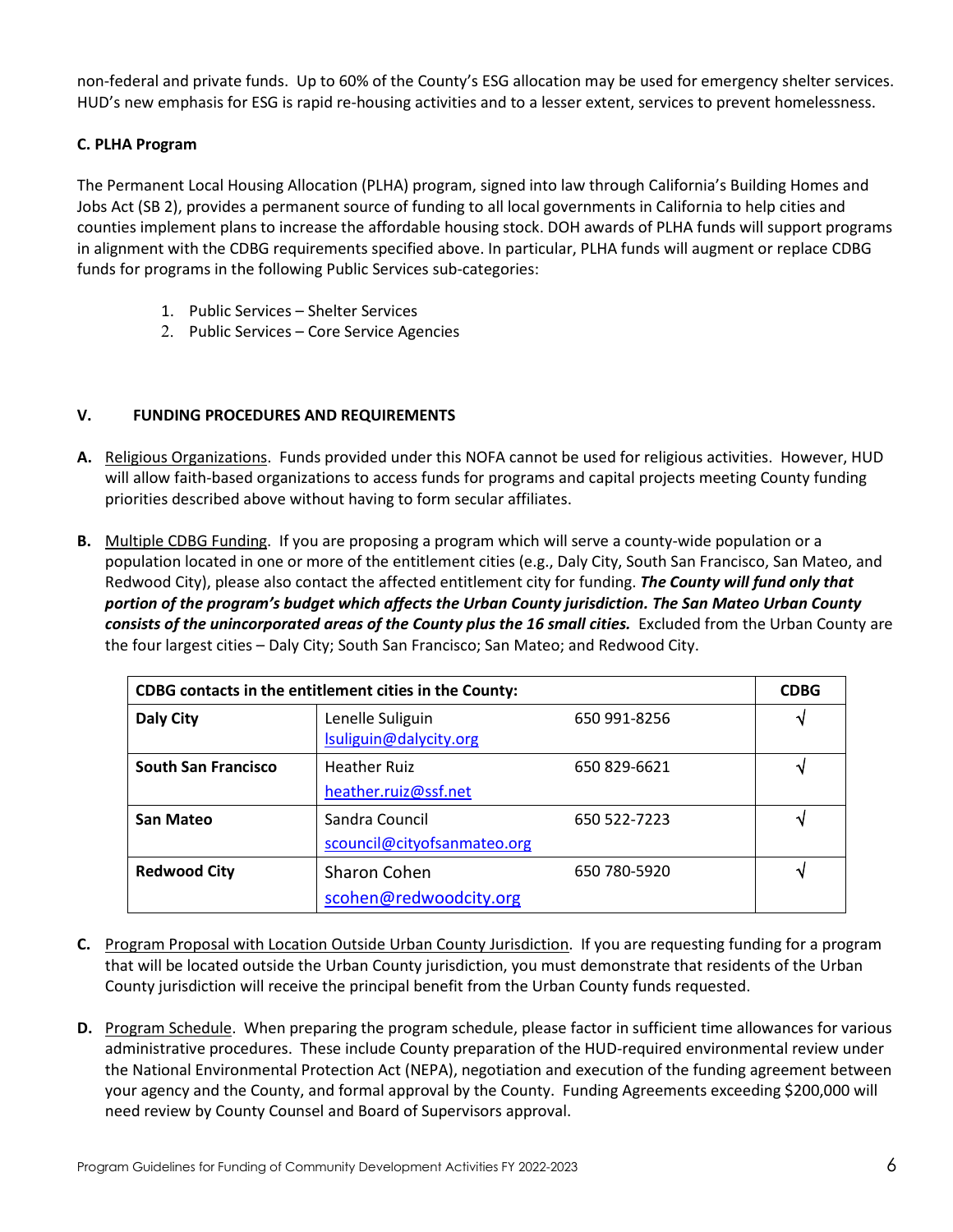- **E.** Environmental Review Process. Federal regulations require local jurisdictions to prepare a NEPA (National Environmental Protection Act) environmental review (ER) for every activity funded with federal funds. If the costs to prepare the ER is done by a DOH consultant, the costs will be taken out of the funding to you. For program services, the NEPA determination will be Exempt and prepared by County staff.
- **F.** Mandatory Acknowledgement of County and HUD Funding. All programs receiving any type of DOH funding assistance and/or substantial technical assistance will be required to state such in any advertising, marketing, public presentations, press releases, written materials or project descriptions. Such acknowledgement should also identify the U.S. Department of Housing & Urban Development.
- **G.** Required Agreement between Funded Agency and County of San Mateo. **If you have been awarded County funds for your activity, you must not commit or obligate these funds in any way before an agreement between your agency and the County has been executed. If you commit or obligate the funds before the agreement is executed, DOH may not be able to reimburse you for the program costs.** When planning your project schedule, please allow 4 weeks to 3 months for preparation and execution of the agreement. As noted earlier, contracts involving more than \$100,000 will need County Counsel and Board of Supervisors' approval, which typically requires a minimum of three months' lead time before you can access the funding.
- **H.** Minimum Contract \$25,000. The Department of Housing minimum contract amount is \$25,000.
- **I.** Public Service Programs. CDBG funds may be used to support delivery of public services provided the public services serve low income persons. CDBG regulations limit public service expenditures to 15% of a jurisdiction's annual CDBG allocation from HUD. The County funding agreement with the service provider will be performance-based.

If the service provider has service sites outside the County, there must at least a satellite office within the County. New public service programs proposing provision of services only by telephone will not be accepted. It is difficult for such programs to provide the income documentation required by HUD.

- **J.** Verification of Client Income/Presumed Benefit Status. The County requires that the service provider verify the income of clients served, and that such information be reported to the County on a quarterly basis. Documentation may consist of employment verification and/or benefits income verification and/or tax returns. Self-certification of income of clients receiving program services may be allowed. For presumed low income groups, verification of presumed benefit status is required.
- **K.** Demographic Data on Project/ Program Beneficiaries. If your project is funded, you will be required to provide County Housing staff with a certain amount of demographic data depending on your particular type of project. The required data may include: client household income, client racial/ethnic background, and head of household information. HUD requires demographic reporting in a variety of categories including but not limited to race/ethnicity. The Housing and Community Development Specialist assigned to monitor your project will discuss with you the extent of other demographic data required for your particular program. The County will provide you with required reporting forms.
- **L.** Funding on Reimbursement Basis. The County of San Mateo has a strict policy of not providing funding advances before program costs are incurred and paid. The County normally funds community development programs on a reimbursement basis. Reimbursement is made only upon complete documentation of performance of program goals or completion and payment of incurred costs.
- **M.** Timely Use of Funds. If funds are awarded to your project, the funds must be obligated (under contract) by March 2023. If the funds have not been obligated by that date, the Director of the Department of Housing will review the project status and may make a recommendation to the Housing & Community Development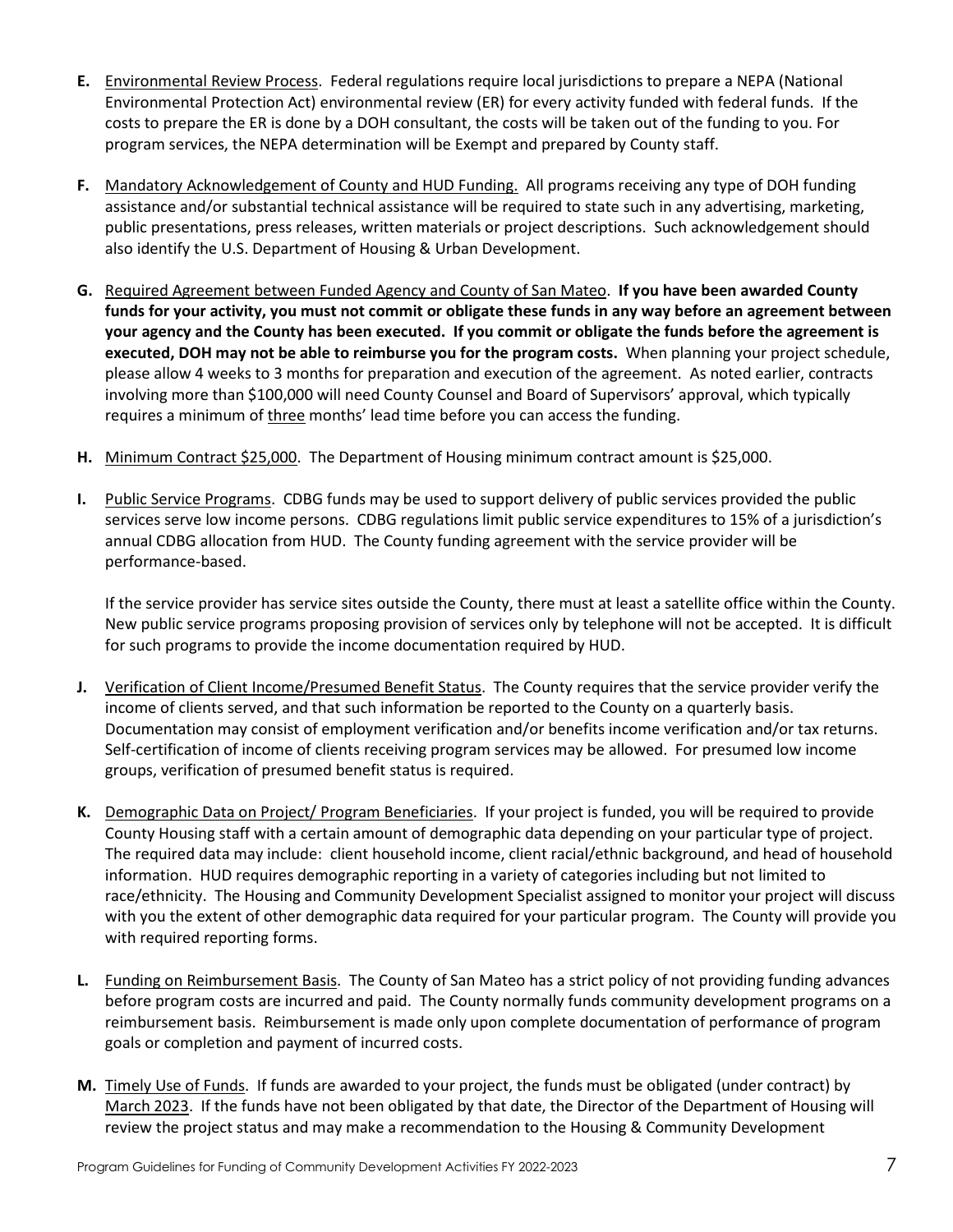Committee on whether the funding commitment for your project should be extended for one year; this is not automatic and must be justified by the project sponsor. If, after a one-year extension, the funds have still not been obligated for your program by March 2024, the Director of the Department of Housing will reprogram the funding commitment.

- **N.** Financial Audits. Program applicants are required to submit a copy of the most recent certified financial audit prepared by an independent CPA firm, including any management letters. Annual submission of yearly financial audit reports will also be required during the term of the financing or funding agreement. If your agency has expended \$750,000 or more of federal funds from any source in any one year, the audit should include a "single audit" and be in compliance with federal OMB Circular A-122 or A-133, depending on if your entity is a nonprofit organization or pubic agency. If project applicants have not expended \$750,000 or more of federal funds from any source in any one year, they must attach a certification attesting to this fact.
- **O.** Background of Nonprofit Organizations. All nonprofit organizations applying for funds must meet the following requirements:
	- 1. Governing Body Governing body of the organization should be vested in a responsible and active voluntary board which meets at least quarterly and establishes and enforces policy. The governing body should be large enough and so structured to be representative of the community it serves.
	- 2. Personnel The organization must provide for adequate administration of the program to ensure delivery of services. At a minimum one person should be designated the director of the organization.
	- 3. Staffing of Public Service Programs Agencies requesting funds for public service programs should have staffing at all levels of responsibility that reflect the racial/ethnic composition of population served. It is highly desirable that the agency staff also possess the appropriate bi-cultural and bi-lingual capabilities.
- **P.** Designated Person to Execute Documents**.** Nonprofits should submit a copy of their Board resolution designating a person responsible for executing all documents related to the funding. This may be combined with the Countyrequired resolution from the nonprofit that specifically authorizes the nonprofit to make an application for funds.
- **Q.** Debarment. Housing & Community Developments Act of 1974, 24 CFR Part 5 provides that assistance shall not be used directly or indirectly to employ, award contracts to, or otherwise engage the services of, or fund any Contractor or sub-recipient during any period of debarment, suspension, or placement in ineligibility status under the provisions of 24 CFR part 24. This provision covers all Contractors and sub-recipients, as well as subcontractors of Contractor or sub-recipient, whose names are included in the "List of Parties Excluded from Federal Procurement and Non-procurement Programs." Inclusion in the aforementioned List during the term of this agreement would constitute grounds for contract termination. The aforementioned List can be found on the Web a[t www.sam.gov.](http://www.sam.gov/)

#### **R. Other Requirements:**

- 1. Fingerprinting Requirements of Staff. The County requires that all contractors, assignees, and volunteers of agencies doing business with the County and who during the course of performing services, may have contact with children, be fingerprinted in order to determine whether they have a criminal history which would compromise the safety of children.
- 2. Equal Benefits Compliance. Any party entering into contract with the County must offer equal benefits to their employees. The County prohibits discrimination in the provision of employee benefits between an employee with a domestic partner and an employee with a spouse must offer equal benefits to their employees.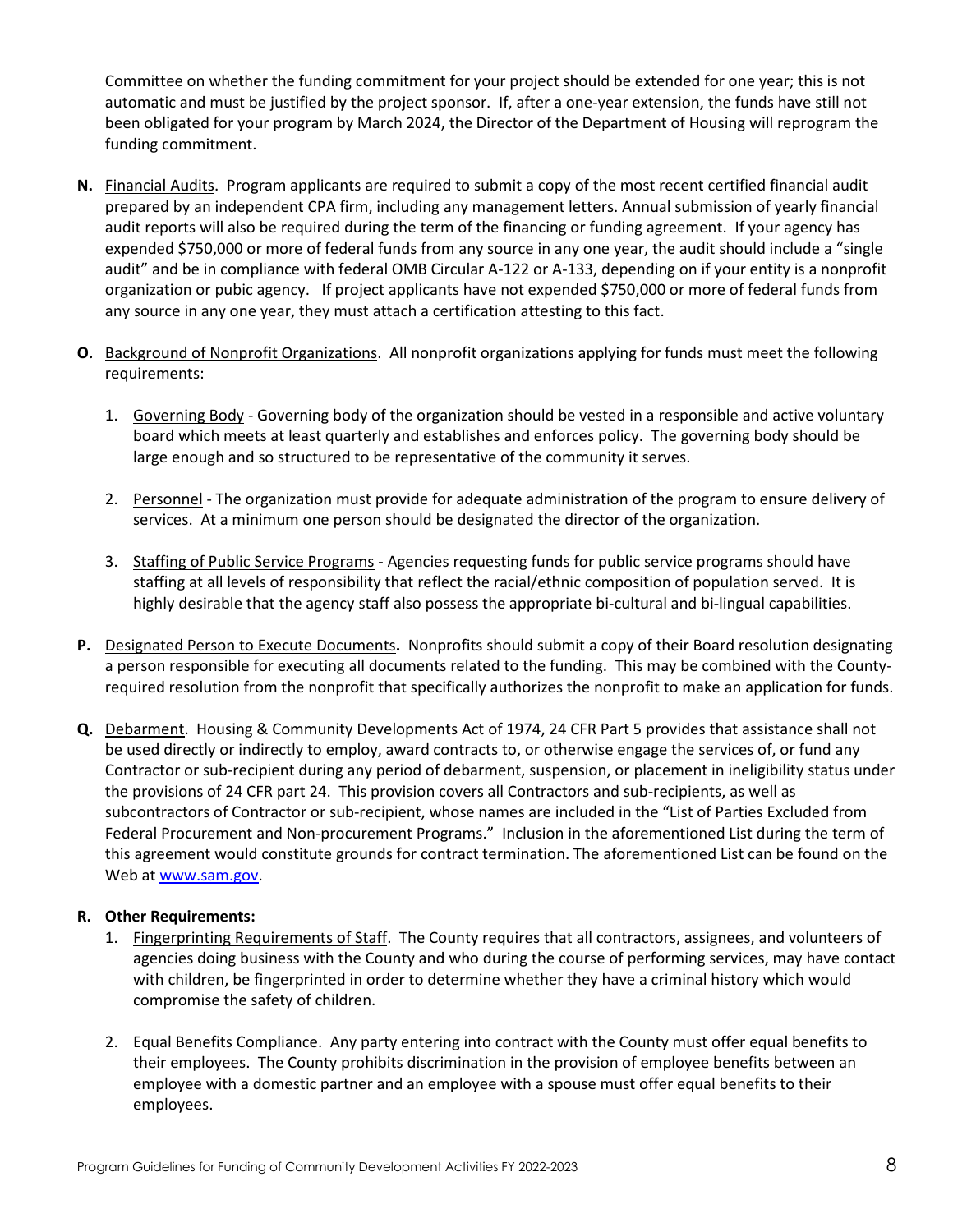3. **Persons with Special Needs**. For programs and projects serving Persons with Special Needs the following definitions apply: Under CDBG, this category includes: abused children; homeless veterans and veterans at risk of homelessness; survivors of domestic violence; seniors (62+); adults and families with children with serious disabilities; homeless persons; illiterate persons; and migrant farm workers. For County purposes, this category shall also include, but not be limited to, mentally ill persons; emancipated youth; seniors aging in place (for service-related programs); frail seniors (for housing); persons recovering from substance abuse; and persons recently released from jail or prison.

Grantees and subrecipients providing services or supportive housing to **Persons with Special Needs** as defined above will verify the eligibility of beneficiaries of County, CDBG, HOME and ESG funding.

#### **VI. EVALUATION CRITERIA**

Applications will be evaluated by County Staff and the public advisory body, the Housing and Community Development Committee (HCDC) on the following basis:

- **A. Threshold Criteria**. The project application must be received on time, be complete, and meet the requirement that the project be both eligible and qualify under CDBG, HOME, and/or ESG regulations.
- **B. Evaluation Criteria**. Once a project is determined to meet the threshold criteria, the proposed project is then evaluated against the additional criteria:
	- 1. Funding Priority: Extent to which Project addresses one of the NOFA funding priorities listed in Section II of this NOFA with more detail available as a separate document County of San Mateo FY 2022-2023 Notice of Funding Availability (NOFA) Funding Priorities available at [www.smchousing.org](http://www.smchousing.org/)
	- 2. Sponsor Capacity/ Capability: Ability of project sponsor to carry out proposed project/program.
	- 3. Project Feasibility/ Readiness: Reasonableness of proposed time line for implementing and completing project in the near term. Requests for funding to support community or public service programs must be for programs in the upcoming fiscal year.
	- 4. Cost-Effectiveness: Extent to which project is cost effective in serving new or additional clients.
	- 5. Leveraging: Extent to which other funding sources have been sought and committed to Project or Program.
	- 6. Program Model *(for shelter programs only)*: Extent to which program is aligned with the Strategic Plan to End Homelessness, including low barrier to services, reasonable targets for permanent housing placements, and reasonable lengths of stay (\*for shelters only)

#### **VII. APPLICATION SUBMISSION**

- **A. Application Preparation Workshop:** A joint workshop with the other four CDBG entitlement cities will be provided on Wednesday, January 05, 2022 at 3:00pm through a virtual conference meeting. Zoom meeting link and time will be posted on the County's NOFA webpage at [www.smchousing.org.](http://www.smchousing.org/) Attendance by applicants is not mandatory but highly encouraged. Instruction on the use of the City Data Services application process will be provided.
- **B. Submission Requirements:** Submit one application per program funding request through CDS. Applications can be accessed at [www.citydataservices.net/](http://www.citydataservices.net/) No paper applications will be accepted.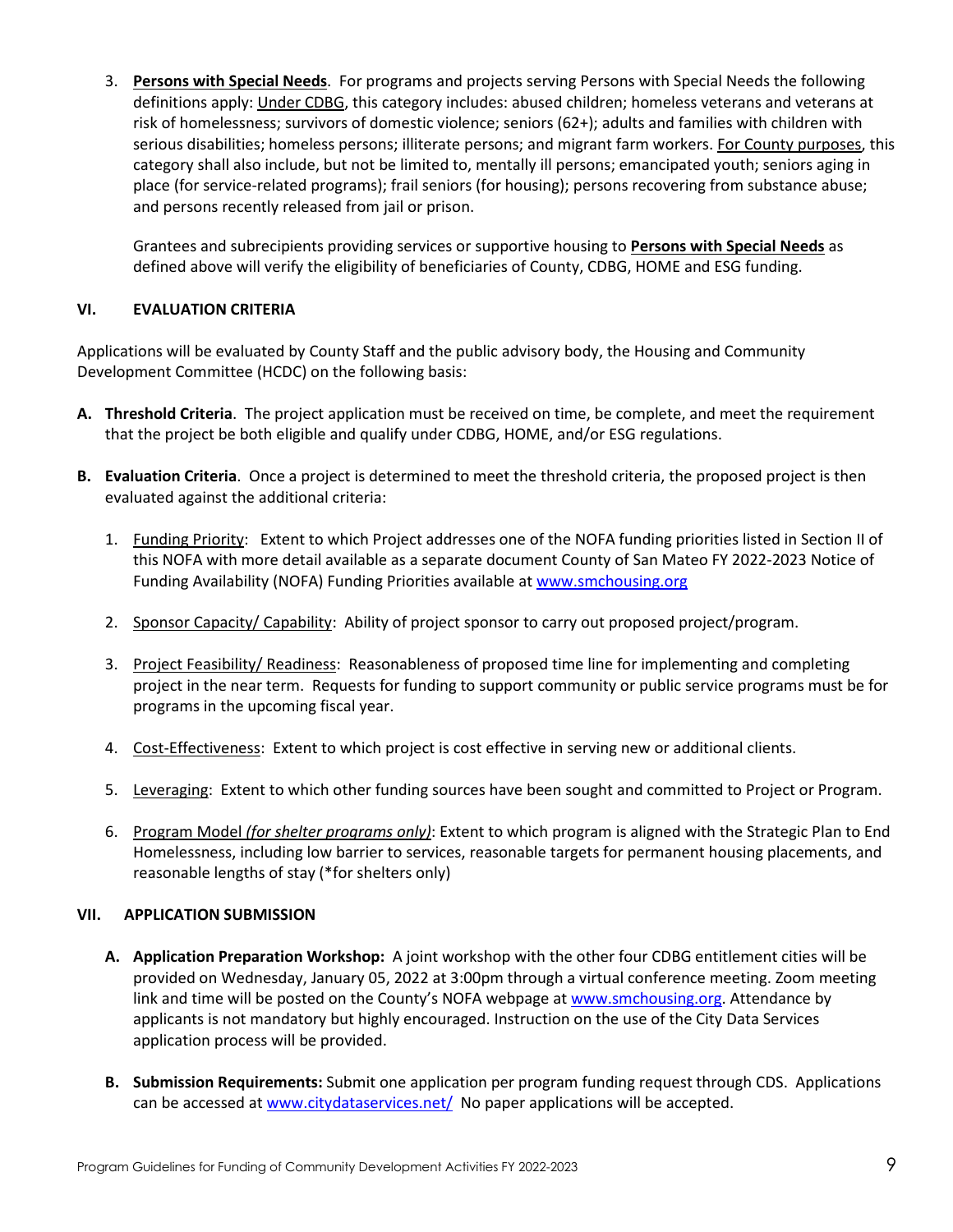### **C. Submission Deadline**.

Applications are due on

# **Thursday, January 13, 2021, 5:00 PM**. **Late applications will not be accepted**.

- **D.** Where to Submit. [www.citydataservices.net/](http://www.citydataservices.net/) No paper submissions accepted.
- **E. Information and Assistance**. Staff is available to answer questions regarding the NOFA and preparation and submittal of the application. You may contact the following staff:

| <b>Question Areas</b>   | Name             | <b>Phone</b>       | E-Mail                     |
|-------------------------|------------------|--------------------|----------------------------|
| Program-related         | Tracy Choi       | (650) 508-6773     | tchoi@smchousing.org       |
| Application-<br>related | Dylan<br>Sweeney | (650) 802-5037     | Dsweeney@smchousing.org    |
| Software-related        | Steve<br>Crounse | $(650) 533 - 5933$ | citydataservices@yahoo.com |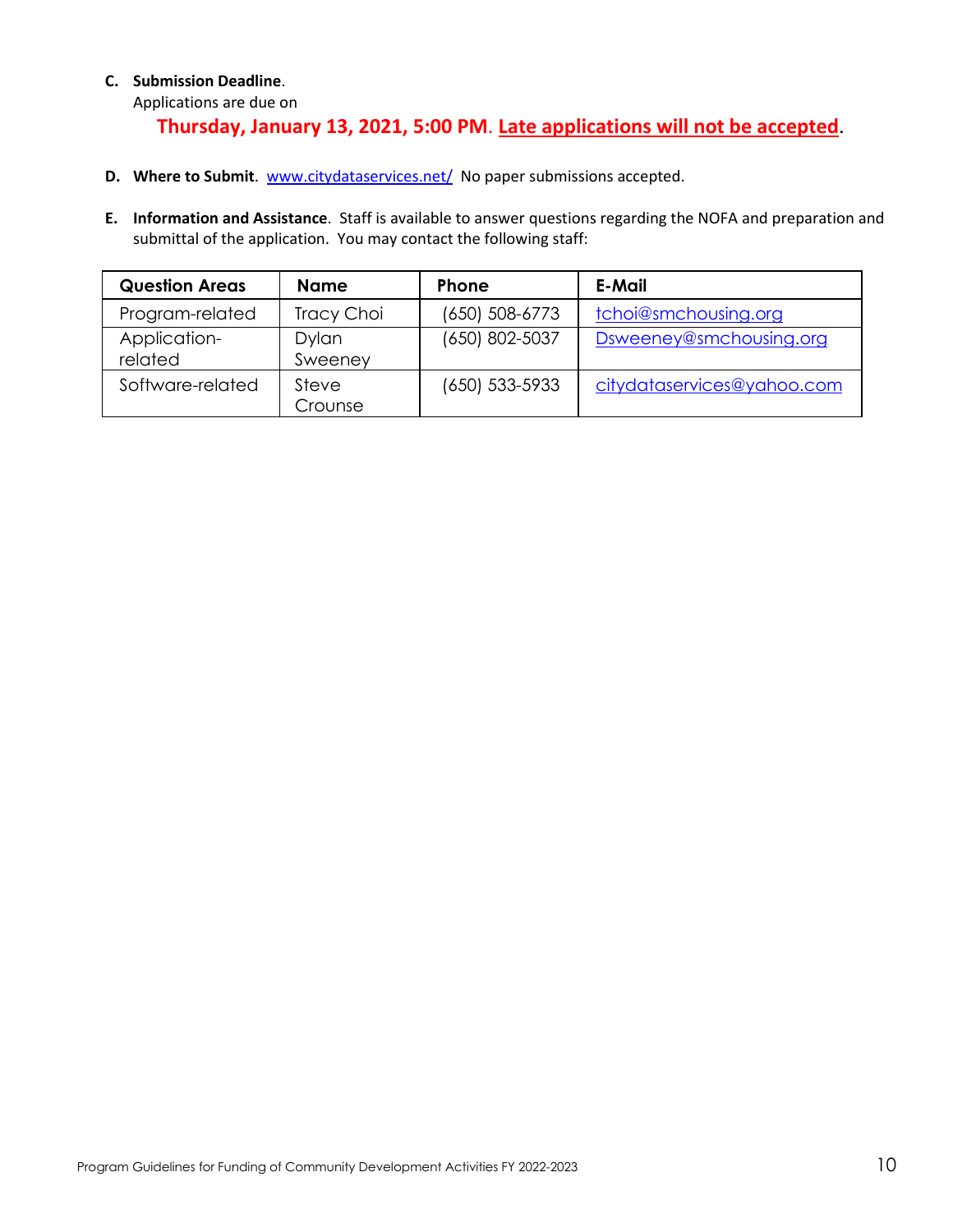## **Exhibit 1**

#### 2021 San Mateo County Income Limits

as determined by HUD - effective June 28, 2021

revised 04/30/2021

For HUD-funded programs, use the Federal Income Schedule. For State or locally-funded programs, you may use the State Income Schedule. For programs funded with both federal and state funds, use the more stringent income levels.

Please verify the income and rent figures in use for specific programs.

## San Mateo County Income Limits (based on Federal Income Limits for SMC)

| <b>Effective 4/30/2021 - Area median income \$149,600 (pased on household of 4)</b> |  |           |  |         |    |         |  |         |  |         |  |         |         |         |
|-------------------------------------------------------------------------------------|--|-----------|--|---------|----|---------|--|---------|--|---------|--|---------|---------|---------|
| <b>Income Limits by Family Size (\$)</b>                                            |  |           |  |         |    |         |  |         |  |         |  |         |         |         |
| <b>Income Category</b>                                                              |  |           |  |         |    |         |  |         |  |         |  |         |         |         |
| Extremely Low (30% AMI) * \$                                                        |  | 38,400    |  | 43.850  |    | 49.350  |  | 54.800  |  | 59,200  |  | 63.600  | 68,000  | 72.350  |
| Very Low (50% AMI) *                                                                |  | 63.950    |  | 73,100  |    | 82.250  |  | 91.350  |  | 98,700  |  | 106,000 | 113.300 | 120,600 |
| Low $(80\% \text{ AMI})$ *                                                          |  | \$102.450 |  | 117.100 | S. | 131,750 |  | 146,350 |  | 158,100 |  | 169.800 | 181.500 | 193,200 |
| Median (100% AMI)                                                                   |  | \$104,700 |  | 119.700 |    | 134,650 |  | 149.600 |  | 161,550 |  | 173.550 | 185,500 | 197.450 |
| Moderate (120% AMI)                                                                 |  | \$125.650 |  | 143,600 |    | 161,550 |  | 179,500 |  | 193,850 |  | 208,200 | 222,600 | 236,950 |

#### **NOTES**

2021 State Income limits provided by State of California Department of Housing and Community Development